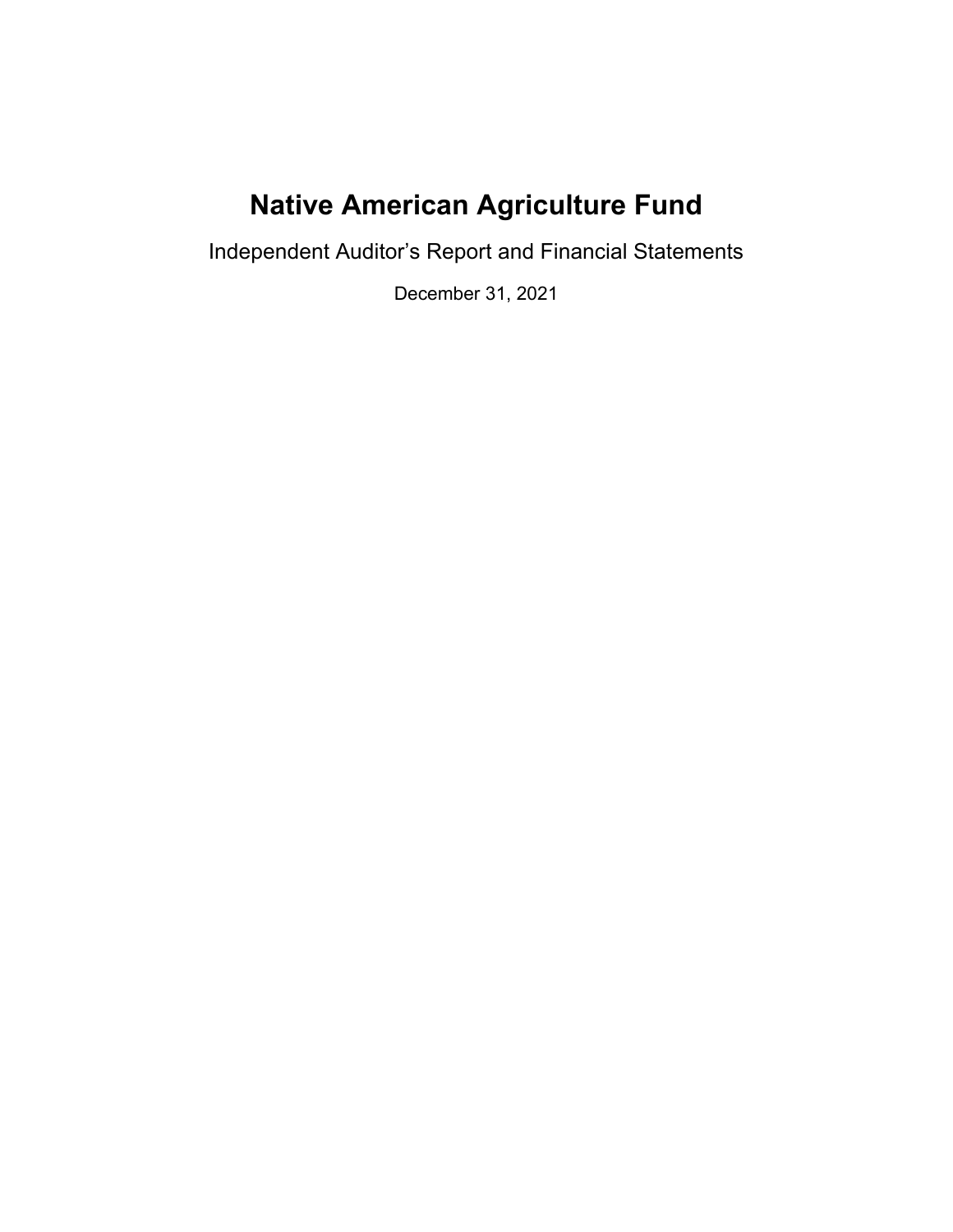# **Native American Agriculture Fund** December 31, 2021

## **Contents**

| <b>Financial Statements</b> |  |
|-----------------------------|--|
|                             |  |
|                             |  |
|                             |  |
|                             |  |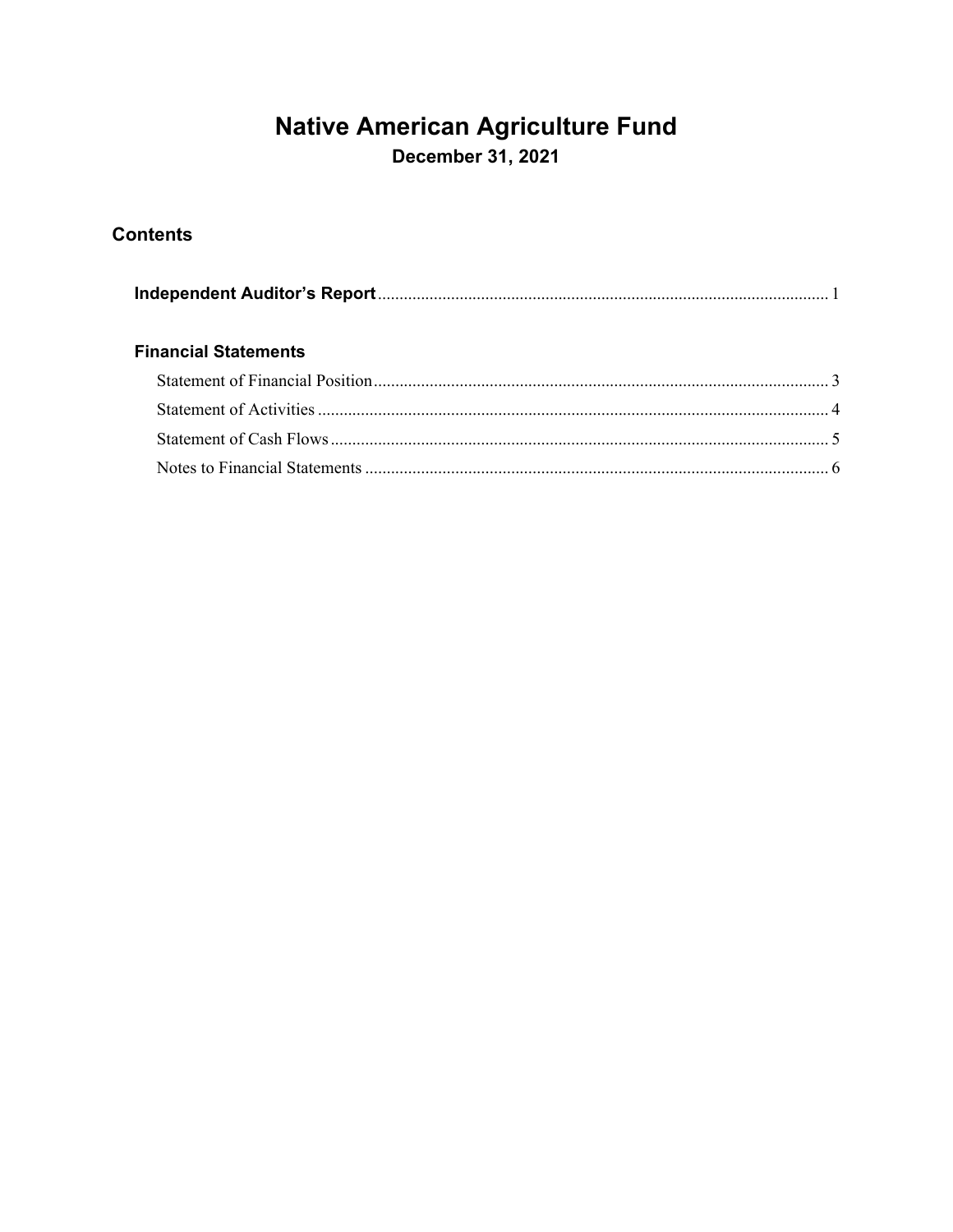

### **Independent Auditor's Report**

Board of Trustees Native American Agriculture Fund Fayetteville, Arkansas

### *Opinion*

We have audited the financial statements of Native American Agriculture Fund (NAAF), which comprise the statement of financial position as of December 31, 2021, and the related statements of activities and cash flows for the year then ended, and the related notes to the financial statements.

In our opinion, the accompanying financial statements present fairly, in all material respects, the financial position of NAAF as of December 31, 2021, and the changes in its net assets and its cash flows for the year then ended in accordance with accounting principles generally accepted in the United States of America.

#### *Basis for Opinion*

We conducted our audit in accordance with auditing standards generally accepted in the United States of America (GAAS). Our responsibilities under those standards are further described in the "Auditor's Responsibilities for the Audit of the Financial Statements" section of our report. We are required to be independent of NAAF and to meet our other ethical responsibilities, in accordance with the relevant ethical requirements relating to our audit. We believe that the audit evidence we have obtained is sufficient and appropriate to provide a basis for our audit opinion.

#### *Responsibilities of Management for the Financial Statements*

Management is responsible for the preparation and fair presentation of the financial statements in accordance with accounting principles generally accepted in the United States of America, and for the design, implementation, and maintenance of internal control relevant to the preparation and fair presentation of financial statements that are free from material misstatement, whether due to fraud or error.

In preparing the financial statements, management is required to evaluate whether there are conditions or events, considered in the aggregate, that raise substantial doubt about NAAF's ability to continue as a going concern within one year after the date that these financial statements are available to be issued.

#### *Auditor's Responsibilities for the Audit of the Financial Statements*

Our objectives are to obtain reasonable assurance about whether the financial statements as a whole are free from material misstatement, whether due to fraud or error, and to issue an auditor's report that includes our opinion. Reasonable assurance is a high level of assurance but is not absolute assurance and, therefore, is not a guarantee that an audit conducted in accordance with GAAS will always detect a material misstatement when it exists. The risk of not detecting a material misstatement resulting from

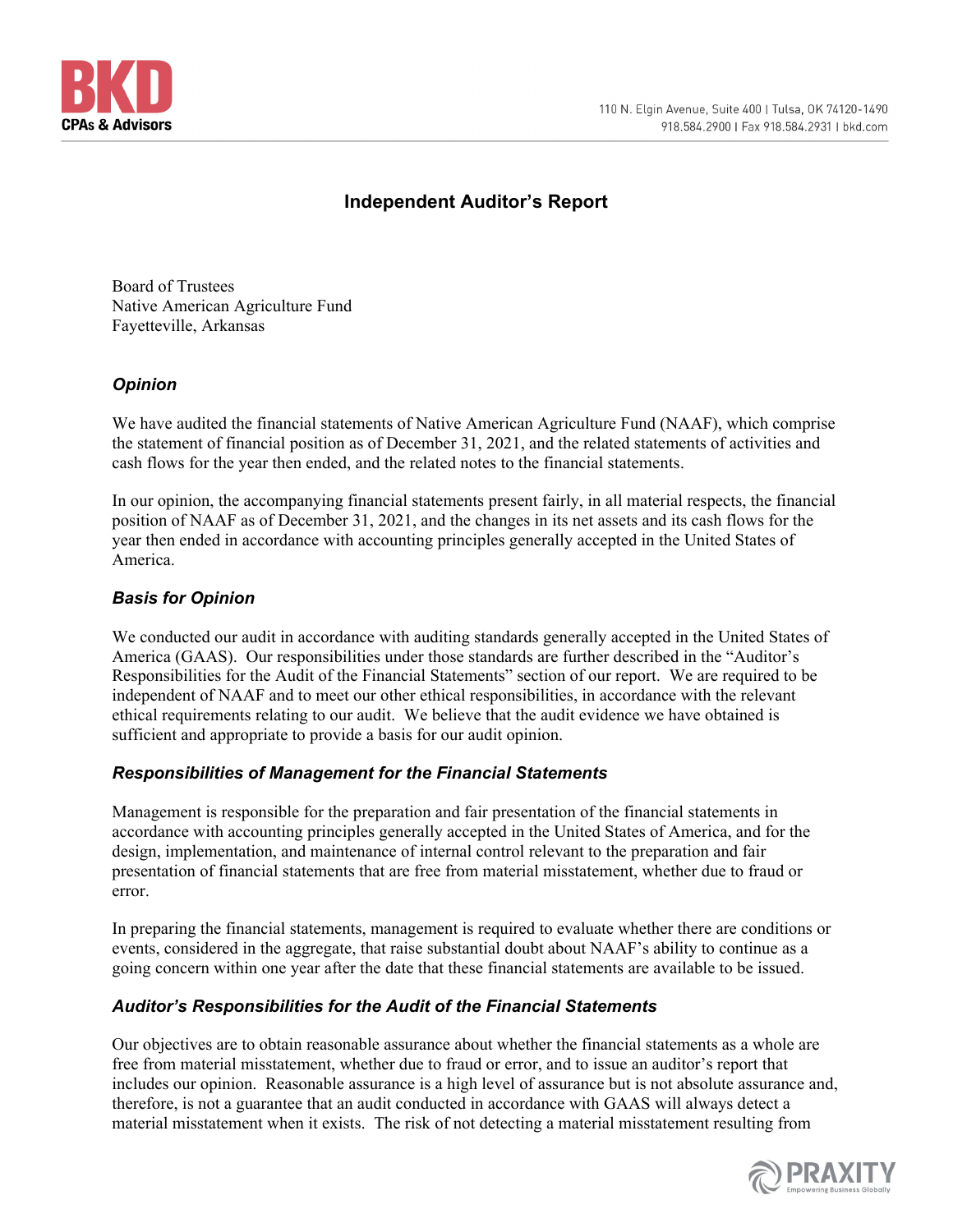Board of Trustees Native American Agriculture Fund Page 2

fraud is higher than for one resulting from error, as fraud may involve collusion, forgery, intentional omissions, misrepresentations, or the override of internal control. Misstatements are considered material if there is a substantial likelihood that, individually or in the aggregate, they would influence the judgment made by a reasonable user based on the financial statements.

In performing an audit in accordance with GAAS, we:

- Exercise professional judgment and maintain professional skepticism throughout the audit.
- Identify and assess the risks of material misstatement of the financial statements, whether due to fraud or error, and design and perform audit procedures responsive to those risks. Such procedures include examining, on a test basis, evidence regarding the amounts and disclosures in the financial statements.
- Obtain an understanding of internal control relevant to the audit in order to design audit procedures that are appropriate in the circumstances, but not for the purpose of expressing an opinion on the effectiveness of NAAF's internal control. Accordingly, no such opinion is expressed.
- Evaluate the appropriateness of accounting policies used and the reasonableness of significant accounting estimates made by management, as well as evaluate the overall presentation of the financial statements.
- Conclude whether, in our judgment, there are conditions or events, considered in the aggregate, that raise substantial doubt about NAAF's ability to continue as a going concern for a reasonable period of time.

We are required to communicate with those charged with governance regarding, among other matters, the planned scope and timing of the audit, significant audit findings, and certain internal control-related matters that we identified during the audit.

**BKD,LLP** 

Tulsa, Oklahoma May 18, 2022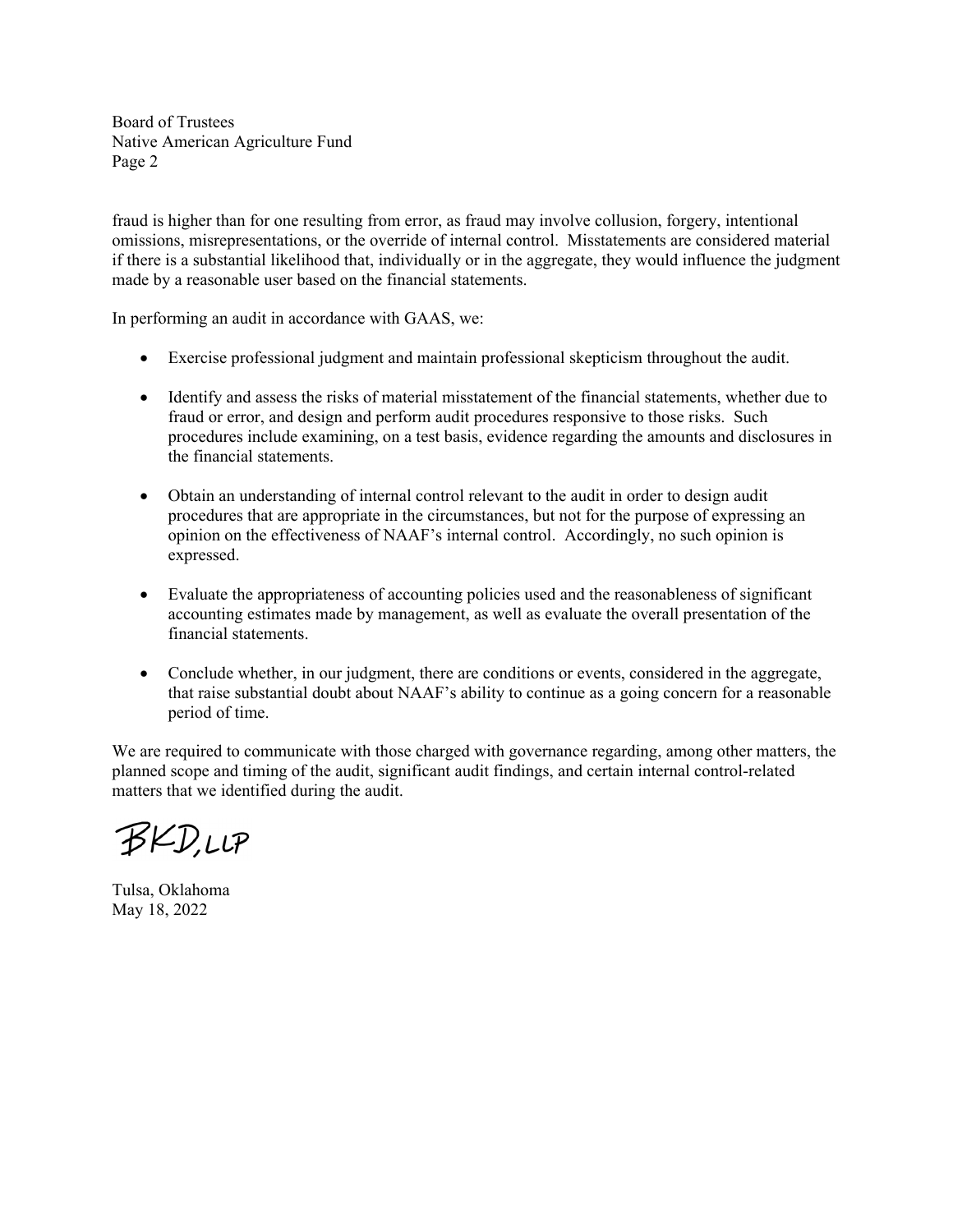# **Native American Agriculture Fund**

### **Statement of Financial Position December 31, 2021**

### **Assets**

| Cash                                   | 3,321,609     |
|----------------------------------------|---------------|
| Prepaid expenses and other assets, net | 226,336       |
| Accrued income                         | 740.724       |
| Investments                            | 253,603,918   |
|                                        |               |
| Total assets                           | \$257,892,587 |

### **Liabilities and Net Assets**

| <b>Liabilities</b>                    |               |
|---------------------------------------|---------------|
| Accounts payable and accrued expenses | \$<br>491,493 |
| Grants payable                        | 11,403,610    |
| Due to broker                         | 1,319,264     |
| Total liabilities                     | 13,214,367    |
| <b>Net Assets</b>                     |               |
| Without donor restrictions            | 244,678,220   |
| Total net assets                      | 244,678,220   |
| Total liabilities and net assets      | \$257,892,587 |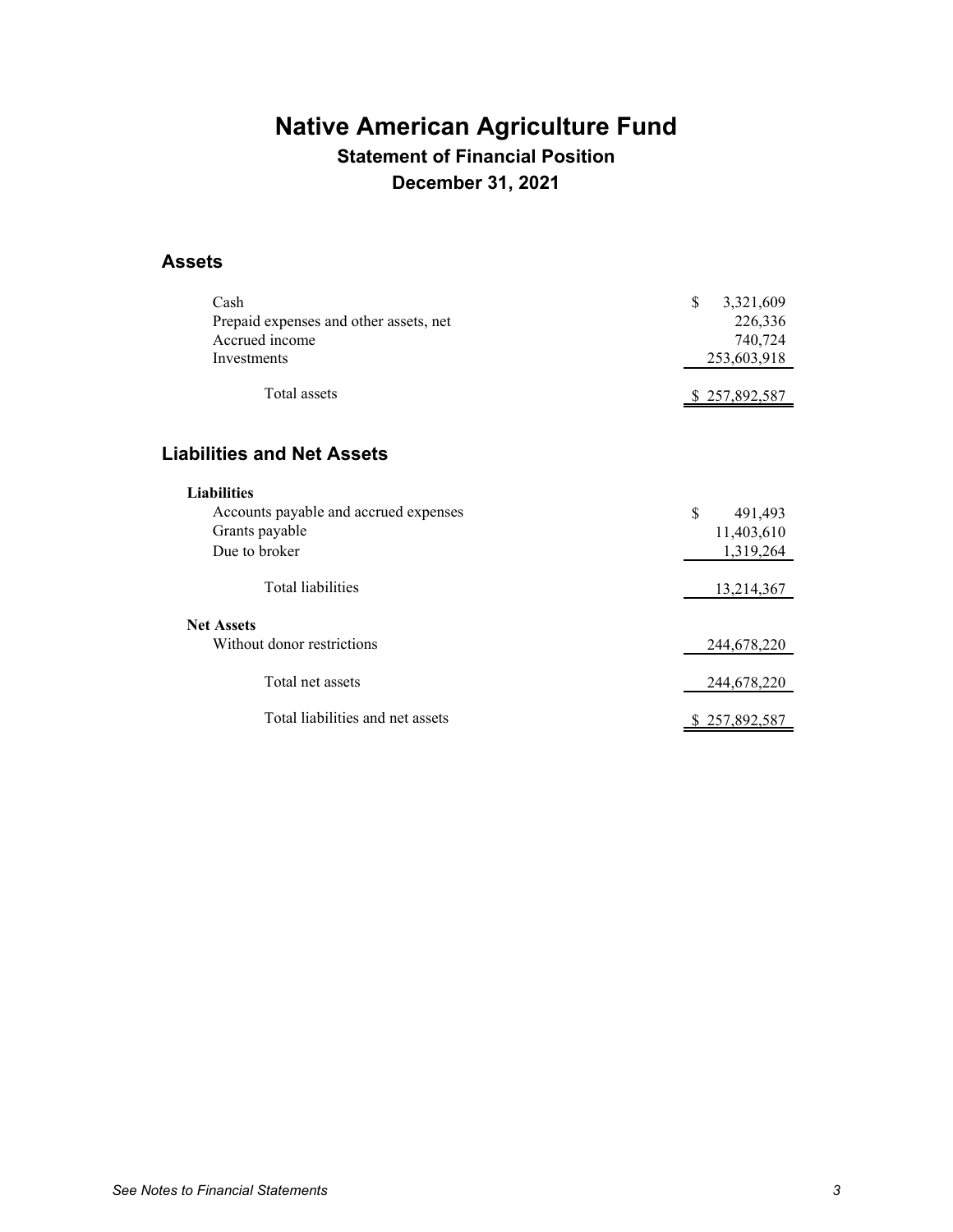# **Native American Agriculture Fund Statement of Activities Year Ended December 31, 2021**

| <b>Revenues, Gains, and Other Support</b>                       |                 |
|-----------------------------------------------------------------|-----------------|
| Interest and dividends                                          | \$<br>5,069,918 |
| Realized and unrealized gain on investments, net                | 3,167,219       |
| Contributions                                                   | 146,733         |
| Total revenues, gains, and other support                        | 8,383,870       |
| <b>Expenses</b>                                                 |                 |
| Grants                                                          | 23,312,721      |
| General and administrative                                      | 1,601,309       |
| Total expenses                                                  | 24,914,030      |
| <b>Change in Net Assets Without Donor Restrictions</b>          | (16, 530, 160)  |
| <b>Net Assets Without Donor Restrictions, Beginning of Year</b> | 261, 208, 380   |
| <b>Net Assets Without Donor Restrictions, End of Year</b>       | 244,678,220     |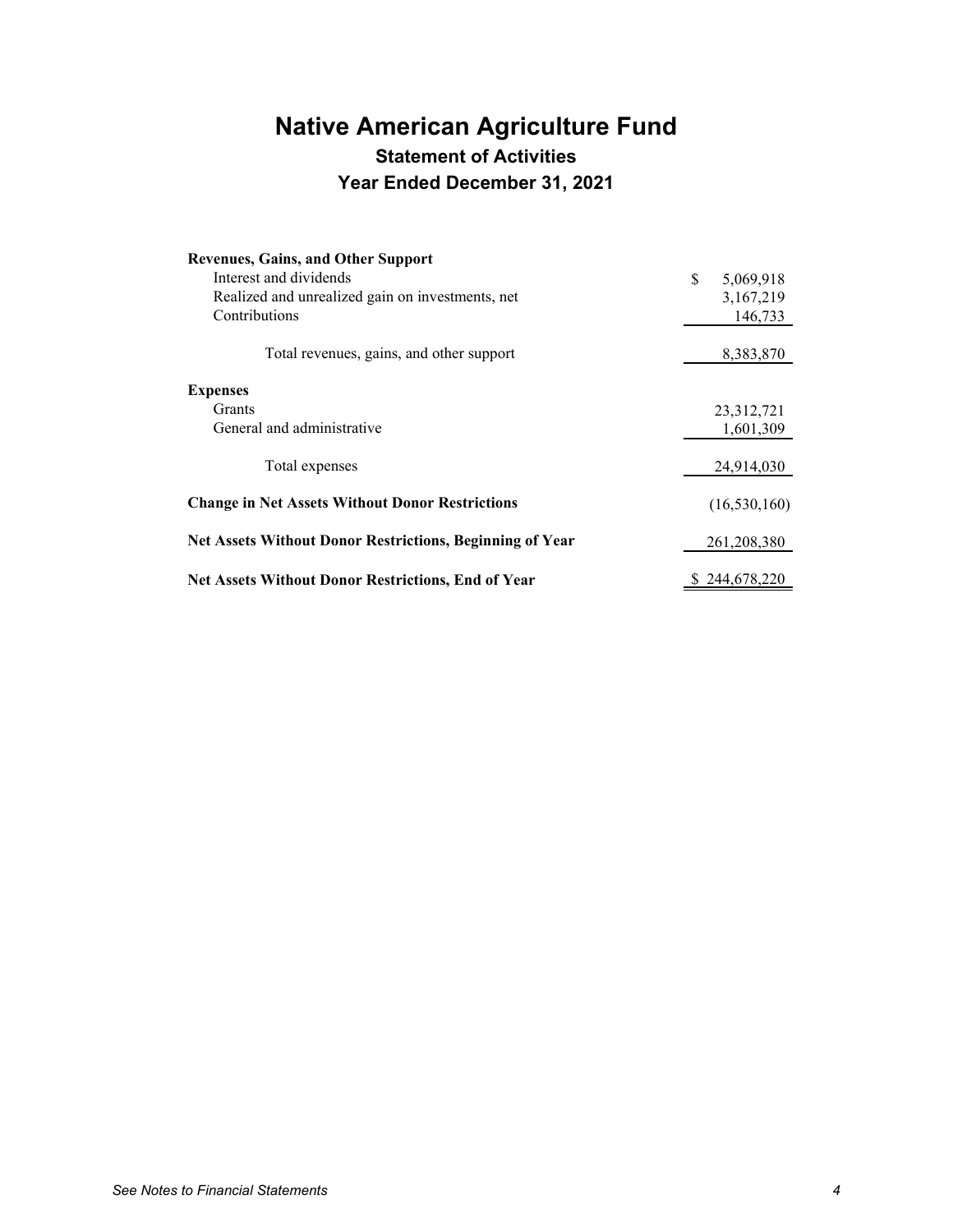# **Native American Agriculture Fund Statement of Cash Flows Year Ended December 31, 2021**

| <b>Operating Activities</b>                      |                    |
|--------------------------------------------------|--------------------|
| Change in net assets without donor restrictions  | (16,530,160)<br>S. |
| Item not providing cash                          |                    |
| Realized and unrealized gain on investments, net | (3,167,219)        |
| Changes in                                       |                    |
| Accrued income                                   | 137,434            |
| Accounts payable and accrued expenses            | (147,751)          |
| Prepaid expenses and other assets                | (76, 708)          |
| Grants payable                                   | 3,056,078          |
| Net cash used in operating activities            | (16, 728, 326)     |
| <b>Investing Activities</b>                      |                    |
| Proceeds from sale of investments                | 540,909,306        |
| Purchase of investments                          | (524, 651, 806)    |
| Net cash provided by investing activities        | 16,257,500         |
| <b>Decrease in Cash</b>                          | (470, 826)         |
| <b>Cash, Beginning of Year</b>                   | 3,792,435          |
| Cash, End of Year                                | 3,321,609          |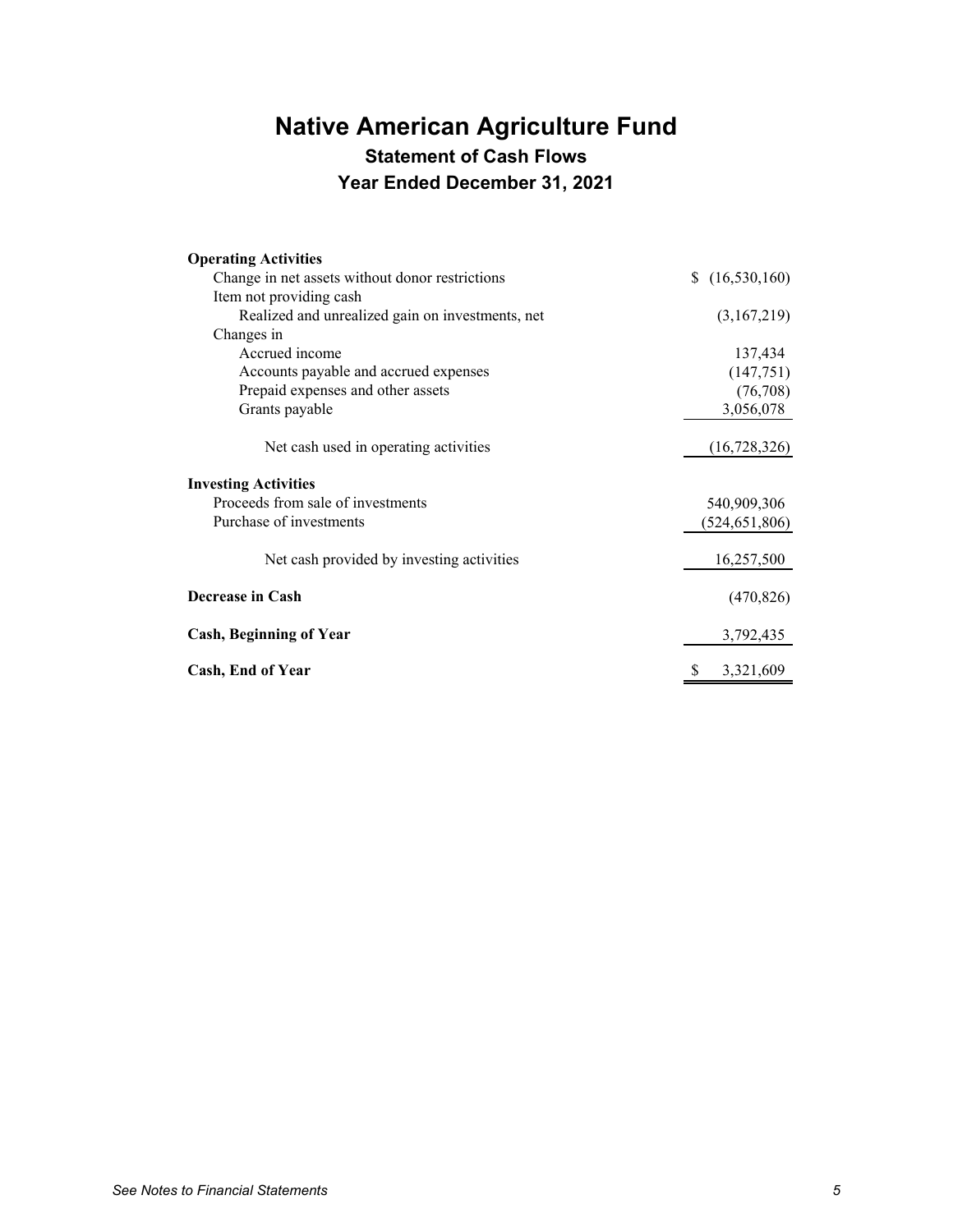### **Note 1: Organization and Summary of Significant Accounting Policies**

#### *Organization*

Native American Agriculture Fund (NAAF) is a trust that is exempt from federal income taxation under Section  $501(c)(3)$  of the Internal Revenue Code. NAAF is a result of a Cy Pres Fund (the Contributions) established in the settlement of *Keepseagle v. Vilsack*, No. 1:99CV03119 (D.D.C.) and may not accept contributions from any other source. As part of the settlement, NAAF was created with the requirement that all funds be distributed within a period of 20 years. NAAF provides grants to eligible entities for business assistance, agricultural education, technical support, and advocacy services to support Native farmers and ranchers to support and promote their continued engagement in agriculture. Eligible entities include  $501(c)(3)$  organizations, educational organizations, Community Development Financial Institutions (CDFI) and Native CDFIs, and instrumentalities of a state or federally recognized tribe.

#### *Basis of Accounting*

The accompanying financial statements have been prepared on the accrual basis of accounting and, accordingly, reflect all significant receivables, payables, and other assets and liabilities. NAAF follows the Financial Accounting Standards Board (FASB) Accounting Standards Codification (ASC).

#### *Net Assets*

Net assets, revenues, and gains and losses are classified on the existence or absence of donorimposed restrictions.

Net assets without donor restrictions are available for use in general operations and not subject to donor restrictions.

Net assets with donor restrictions are subject to donor restrictions. Some restrictions are temporary in nature, such as those that will be met by the passage of time or other events specified by the donor. Other restrictions are perpetual in nature, where the donor stipulates that resources be maintained in perpetuity. As of December 31, 2021, NAAF did not have any net assets with donor restrictions.

#### *Cash Equivalents*

NAAF considers all highly liquid investments with original maturities of three months or less when purchased, excluding cash equivalent funds held in NAAF's investment portfolio, to be cash equivalents. There were no cash equivalents at December 31, 2021.

#### *Concentrations of Credit Risk*

NAAF periodically maintains certain depository, bank savings, and/or sweep account balances in excess of FDIC-insured limits. Exposure from uninsured cash balances totaled approximately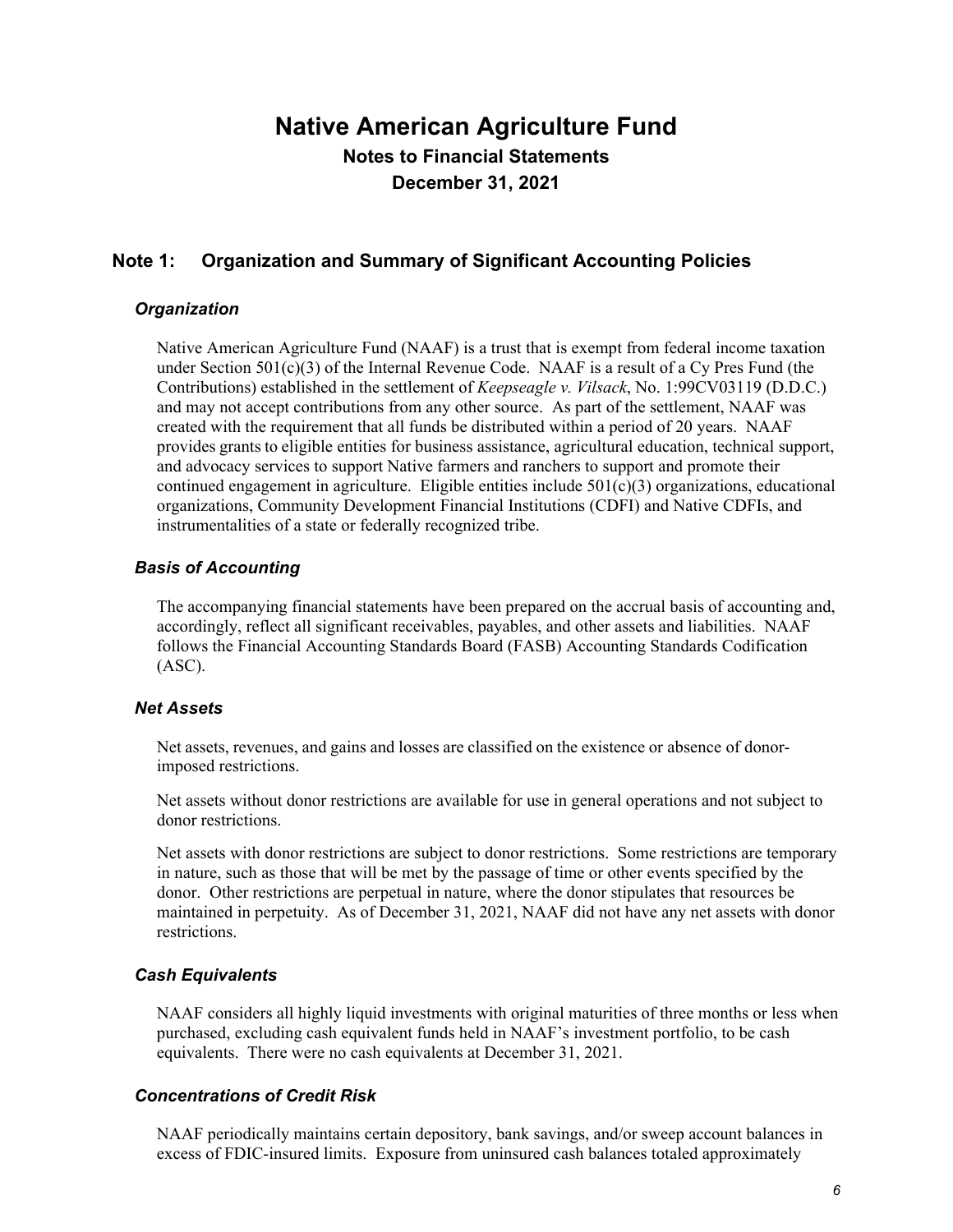\$3,073,000 at December 31, 2021. NAAF has not incurred any losses in its depository accounts and does not believe it is exposed to any significant credit risk on cash and cash equivalents.

#### *Investments and Net Investment Return*

NAAF measures securities at fair value.

Investment return includes dividend, interest, and other investment income; realized and unrealized gains and losses on investments carried at fair value; and realized gains and losses in other investments less external and direct internal investment expenses. Gains and losses on the sale of securities are recorded on the trade date and are determined using the specific identification method.

#### *Due to/from Broker*

Amounts represent investment transactions that were executed on or before the last day of the year but were not settled until after year-end.

#### *Grants*

Grants approved by the trustees of NAAF are typically paid over a period of one to two years. Grants are generally unconditional and are, therefore, recorded as payable when approved by the trustees. Grants dependent on the occurrence of a specified and uncertain event are conditional and are not recognized until the conditions on which they depend are substantially met. At December 31, 2021, NAAF had no conditional grants.

#### *Contributions*

The only contributions received by NAAF were those assets established in the *Keepseagle v. Vilsack* settlement. In accordance with the terms of the trust agreement, NAAF shall not accept contributions of additional property from any other source. Contributions are reported as increases in net assets without donor restrictions. Gifts of property other than cash are recognized at fair value at the time of donation. NAAF received approximately \$147,000 in contributions from the Keepseagle Fund in 2021.

#### *Functional Allocation of Expenses*

The costs of providing the various programs and other activities are summarized on a functional basis in the accompanying statement of activities. Certain costs have been allocated among the program and support categories based on the evaluation of related activities and other methods. General and administrative expenses include those expenses that are not directly identifiable with any other specific function but provide for the overall support and direction of NAAF. See *Note 4* for the natural classification.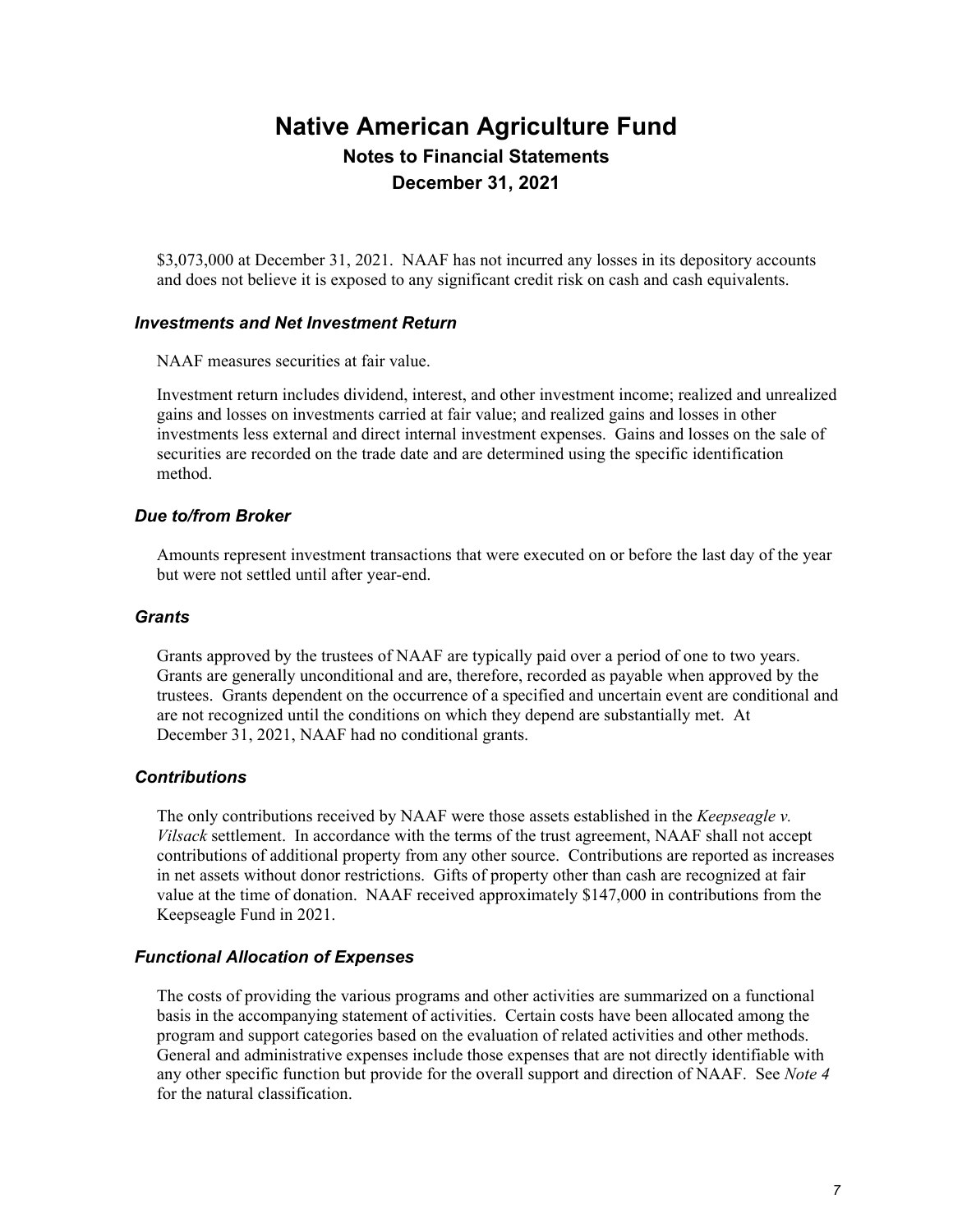#### *Income Taxes*

NAAF is exempt from income taxes on income under Section 501 of the Internal Revenue Code and a similar provision of state law. However, NAAF is subject to federal income tax on any unrelated business taxable income. There was no unrelated business taxable income in 2021.

NAAF files tax returns in the U.S. federal jurisdiction.

#### *Excise Taxes*

NAAF is required to pay federal excise taxes on its net investment income at a 1.39% rate.

#### *Use of Estimates*

The preparation of financial statements in conformity with accounting principles generally accepted in the United States of America requires management to make estimates and assumptions that affect the reported amounts of assets and liabilities and disclosure of contingent assets and liabilities at the date of the financial statements and the reported amounts of revenues, expenses, gains, losses, and other changes in net assets during the reporting period. Actual amounts and results could differ from those estimates.

#### *Significant Estimates*

Estimates that are particularly susceptible to significant change include the valuation of investments. Investments are exposed to various risks, such as interest rate, credit, and overall market volatility. Due to the level of risk associated with these financial instruments, it is reasonably possible that changes in the values of these assets will occur in the near term and that such changes could materially affect the amounts reported in the accompanying statement of financial position. Significant fluctuations in fair values could occur from year to year, and the amounts NAAF will ultimately realize could differ materially.

#### *Retirement Plan*

NAAF contributes to a 401(k) plan covering substantially all employees after a specified period of employment. NAAF has no liability other than annual contributions. Annual contributions are based upon a percentage of employee contributions limited to a percentage of employee compensation. Participant contributions are immediately vested. NAAF contributed approximately \$94,000 to this plan during the year ended December 31, 2021.

#### *Future Change in Accounting Principles*

The Financial Accounting Standards Board amended its standard related to the accounting for leases. Under the new standard, lessees will now be required to recognize substantially all leases on the statement of financial position as both a right-of-use asset and a liability. The standard has two types of leases for statement of activities recognition purposes: operating leases and finance leases. Operating leases will result in the recognition of a single lease expense on a straight-line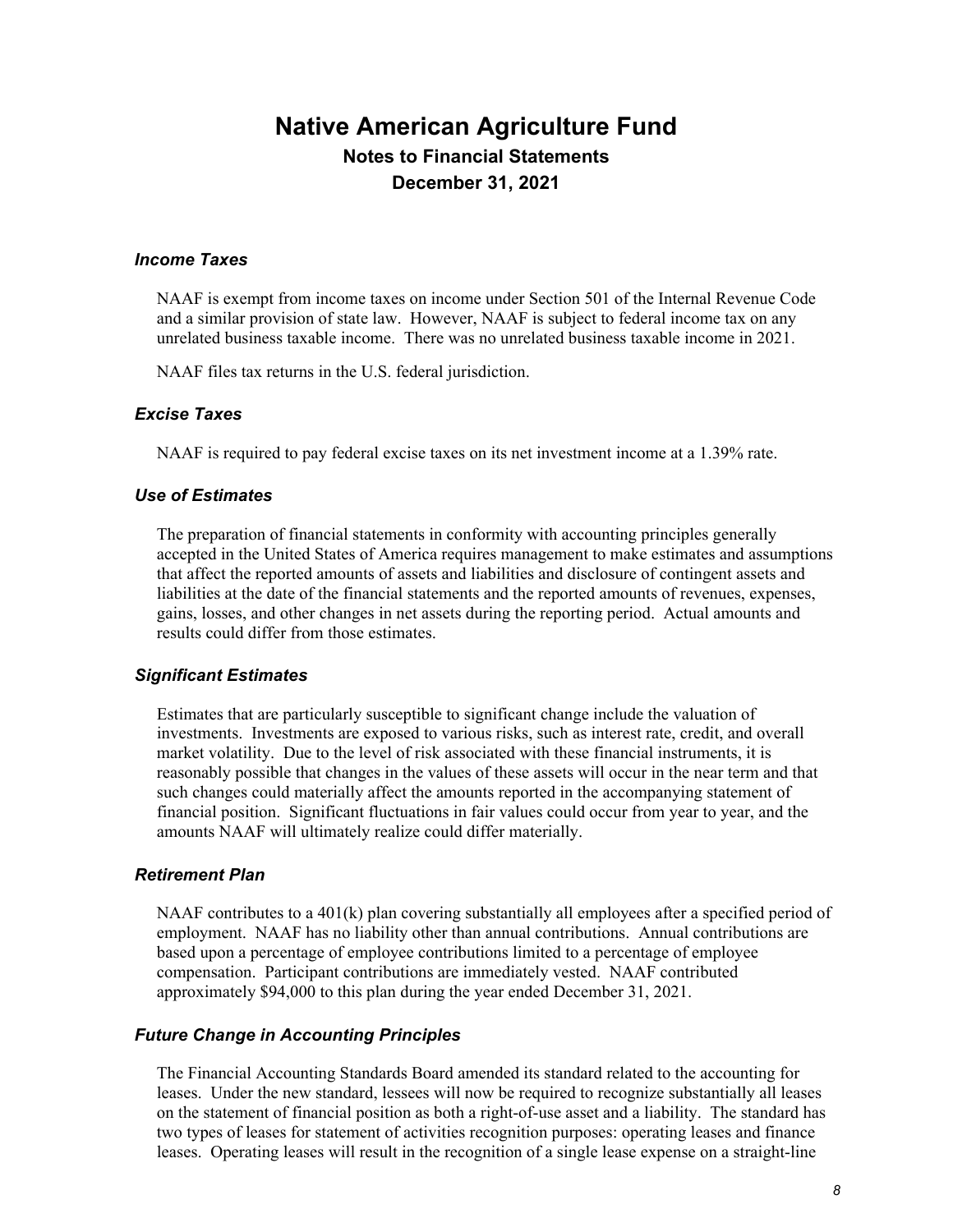basis over the lease term similar to the treatment for operating leases under existing standards. Finance leases will result in an accelerated expense similar to the accounting for capital leases under existing standards. The determination of lease classification as operating or finance will be done in a manner similar to existing standards. The new standard also contains amended guidance regarding the identification of embedded leases in service contracts and the identification of lease and nonlease components in an arrangement. The new standard is effective for annual periods beginning after December 15, 2021, and any interim periods within annual reporting periods that begin after December 15, 2022. NAAF is evaluating the effect the standard will have on the financial statements; however, the standard is not expected to have a material effect on the financial statements.

### *Subsequent Events*

Subsequent events have been evaluated through May 18, 2022, which is the date the financial statements were available to be issued.

### **Note 2: Disclosures About Fair Value of Assets and Liabilities**

Fair value is the price that would be received to sell an asset or paid to transfer a liability in an orderly transaction between market participants at the measurement date. Fair value measurements must maximize the use of observable inputs and minimize the use of unobservable inputs. There is a hierarchy of three levels of inputs that may be used to measure fair value:

- Level 1 Quoted prices in active markets for identical assets or liabilities
- Level 2 Observable inputs other than Level 1 prices, such as quoted prices for similar assets or liabilities, quoted prices in markets that are not active, or other inputs that are observable or can be corroborated by observable market data for substantially the full term of the assets or liabilities
- **Level 3** Unobservable inputs supported by little or no market activity and significant to the fair value of the assets or liabilities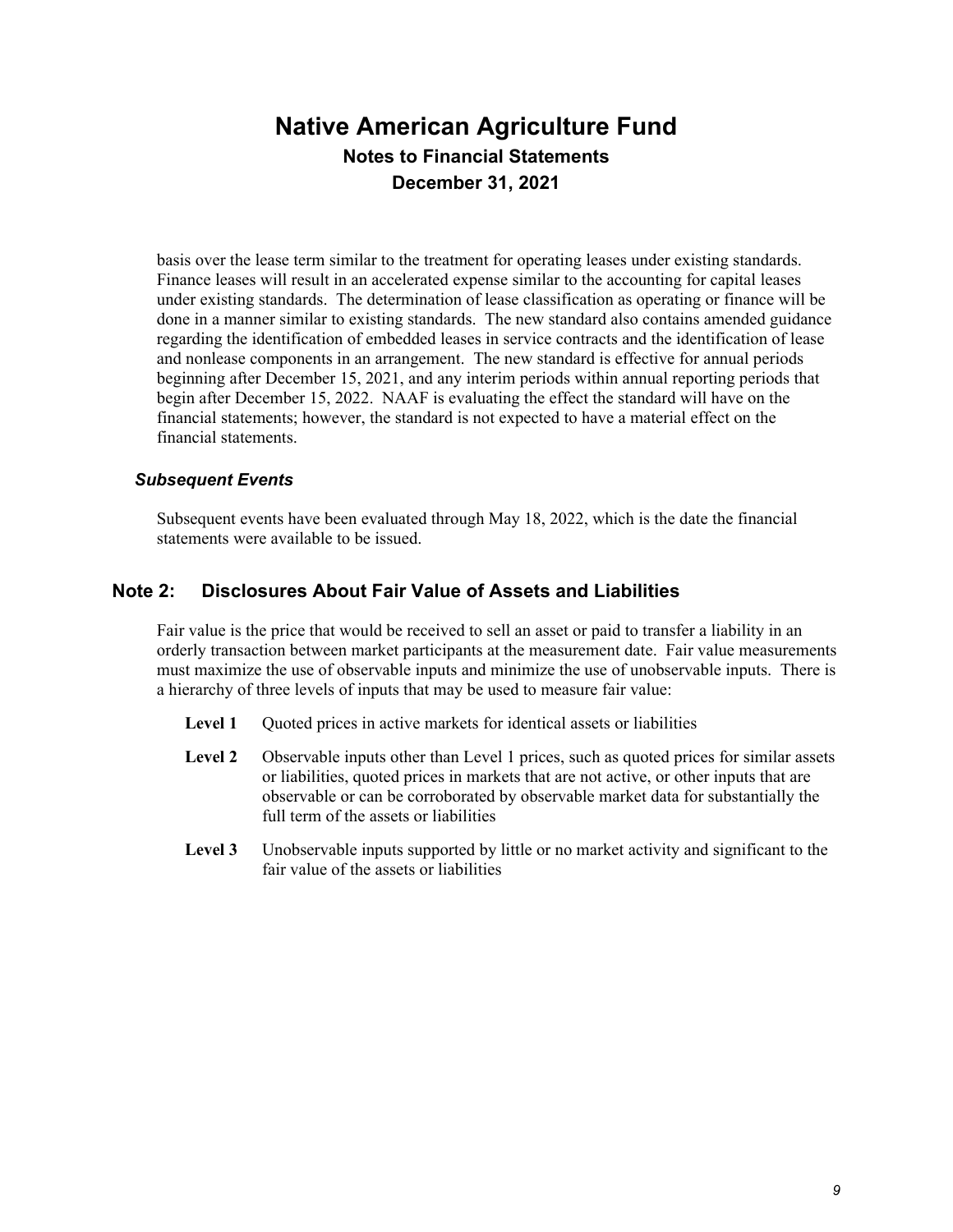#### *Recurring Measurements*

The following table presents the fair value measurements of assets recognized in the accompanying statement of financial position measured at fair value on a recurring basis and the level within the fair value hierarchy in which the fair value measurements fall at December 31, 2021:

|                              |                   | <b>Fair Value Measurements Using</b> |                                                                                                           |              |                                                                                       |    |                                                                  |
|------------------------------|-------------------|--------------------------------------|-----------------------------------------------------------------------------------------------------------|--------------|---------------------------------------------------------------------------------------|----|------------------------------------------------------------------|
|                              | <b>Fair Value</b> |                                      | <b>Quoted Prices</b><br>in Active<br><b>Markets for</b><br><b>Identical</b><br><b>Assets</b><br>(Level 1) |              | <b>Significant</b><br><b>Other</b><br><b>Observable</b><br><b>Inputs</b><br>(Level 2) |    | <b>Significant</b><br>Unobservable<br><b>Inputs</b><br>(Level 3) |
| Money market                 | \$<br>19,310,025  | \$                                   |                                                                                                           | \$           | 19,310,025                                                                            | \$ |                                                                  |
| U.S. government and agencies | 47,788,582        |                                      |                                                                                                           |              | 47,788,582                                                                            |    |                                                                  |
| Mortgage-backed securities   | 52,781,073        |                                      |                                                                                                           |              | 52,781,073                                                                            |    |                                                                  |
| Collateralized mortgage      |                   |                                      |                                                                                                           |              |                                                                                       |    |                                                                  |
| obligations                  | 15,271,922        |                                      |                                                                                                           |              | 15,271,922                                                                            |    |                                                                  |
| Domestic corporate bonds     | 61,257,284        |                                      |                                                                                                           |              | 61,257,284                                                                            |    |                                                                  |
| Domestic common stock        | 43,849,314        |                                      | 43,849,314                                                                                                |              |                                                                                       |    |                                                                  |
| Foreign common stock         | 6,123,159         |                                      | 6,123,159                                                                                                 |              |                                                                                       |    |                                                                  |
| Master limited partnerships  | 227,630           |                                      | 227,630                                                                                                   |              |                                                                                       |    |                                                                  |
| Mutual funds                 | 6,119,666         |                                      | 6,119,666                                                                                                 |              |                                                                                       |    |                                                                  |
| Exchange traded funds        | 875,263           |                                      | 875,263                                                                                                   |              |                                                                                       |    |                                                                  |
| Total investments            | 253,603,918       | S                                    | 57,195,032                                                                                                | <sup>S</sup> | 196,408,886                                                                           |    |                                                                  |

Following is a description of the valuation methodologies and inputs used for assets measured at fair value on a recurring basis and recognized in the accompanying statement of financial position, as well as the general classification of such assets pursuant to the valuation hierarchy. There have been no significant changes in the valuation techniques during the year ended December 31, 2021.

#### *Investments*

Where quoted market prices are available in an active market, investments are classified within Level 1 of the valuation hierarchy. If quoted market prices are not available, then fair values are estimated by using quoted prices of investments with similar characteristics or independent asset pricing services and pricing models, the inputs of which are market-based or independently sourced market parameters, including, but not limited to, yield curves, interest rates, volatilities, prepayments, defaults, cumulative loss projections, and cash flows. Such investments are classified in Level 2 of the valuation hierarchy. In certain cases where Level 1 or Level 2 inputs are not available, investments are classified within Level 3 of the hierarchy. There were no Level 3 investments at December 31, 2021.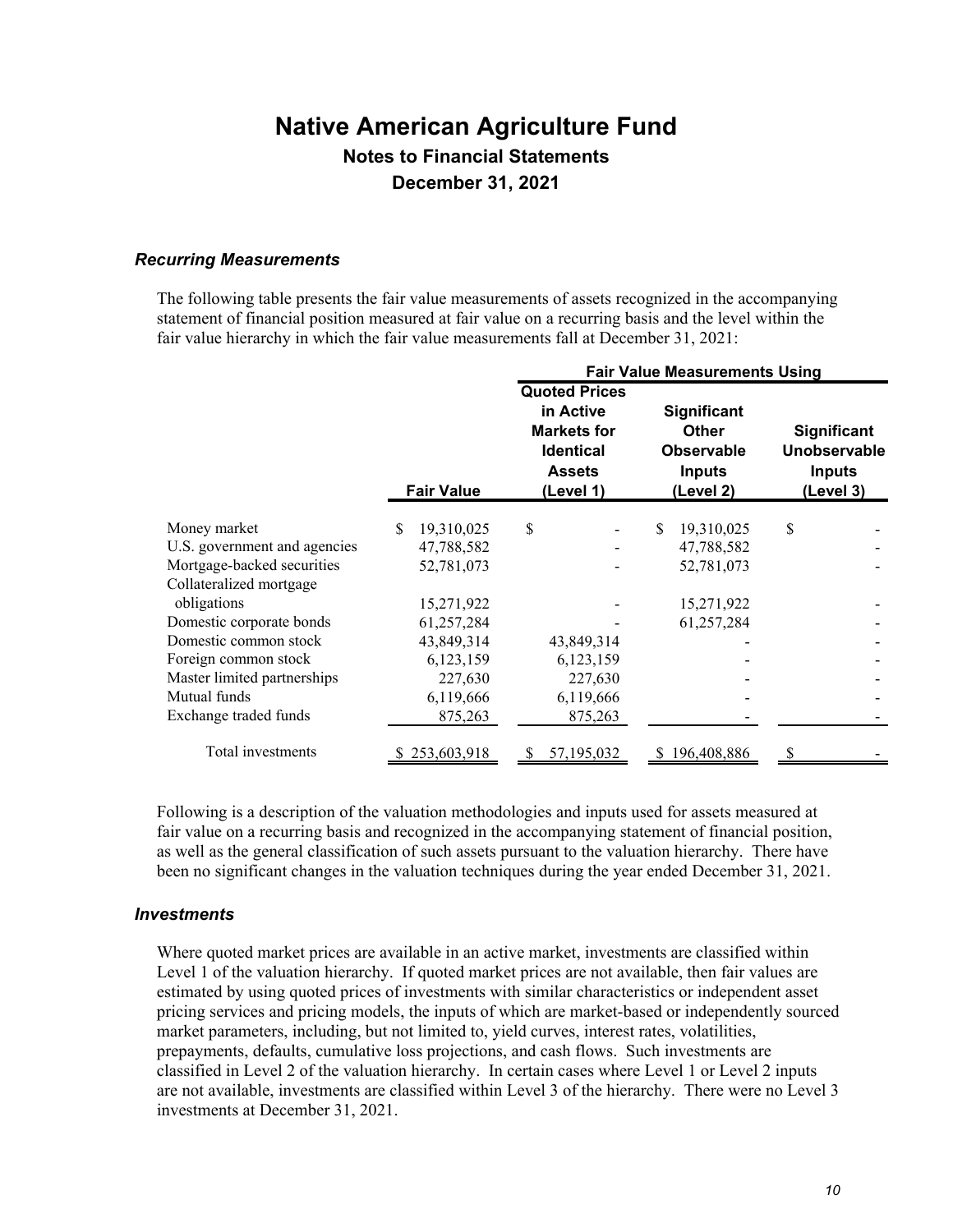#### **Note 3: Grants**

Grants payable consist of unconditional amounts awarded, but not paid, to various organizations. During the year ended December 31, 2021, NAAF awarded approximately \$20,000,000 in grants. As of December 31, 2021, approximately \$11,404,000 of the grants were still outstanding.

The scheduled payments for grants payable are as follows at December 31, 2021:

| Amounts payable in |     |            |
|--------------------|-----|------------|
| Year 1             | S – | 10,303,422 |
| Year 2             |     | 1,100,188  |
|                    |     |            |
|                    |     | 11,403,610 |

#### **Note 4: Functional Expenses**

NAAF's primary function is to provide grants to eligible entities for business assistance, agricultural education, technical support, and advocacy services to support Native farmers and ranchers to support and promote their continued engagement in agriculture. There are also general and administrative costs to run the organization. Certain costs attributable to more than one function have been allocated among the various functional expense classifications based on direct assignment, personnel expenses, and other methods.

The following schedule presents the natural classification of expenses by function for the year ended December 31, 2021:

|                                |   |              | <b>Support</b>                       | Program         |
|--------------------------------|---|--------------|--------------------------------------|-----------------|
|                                |   | <b>Total</b> | <b>General and</b><br>Administrative | <b>Grants</b>   |
| Salaries and benefits          | S | 2,828,536    | \$<br>1,087,006                      | \$<br>1,741,530 |
| Grants awarded                 |   | 20,000,000   |                                      | 20,000,000      |
| Program support activities     |   | 116,500      |                                      | 116,500         |
| Professional fees and services |   | 675,838      | 304,799                              | 371,039         |
| Office expenses                |   | 79.519       | 19,880                               | 59,639          |
| Utilities and rent             |   | 162,691      | 40,673                               | 122,018         |
| Other operating expenses       |   | 277,439      | 69,359                               | 208,080         |
| Taxes and insurance            |   | 68,686       | 63,889                               | 4,797           |
| Travel                         |   | 704,821      | 15,703                               | 689,118         |
|                                |   | 24,914,030   | 1,601,309                            | 23.312.721      |